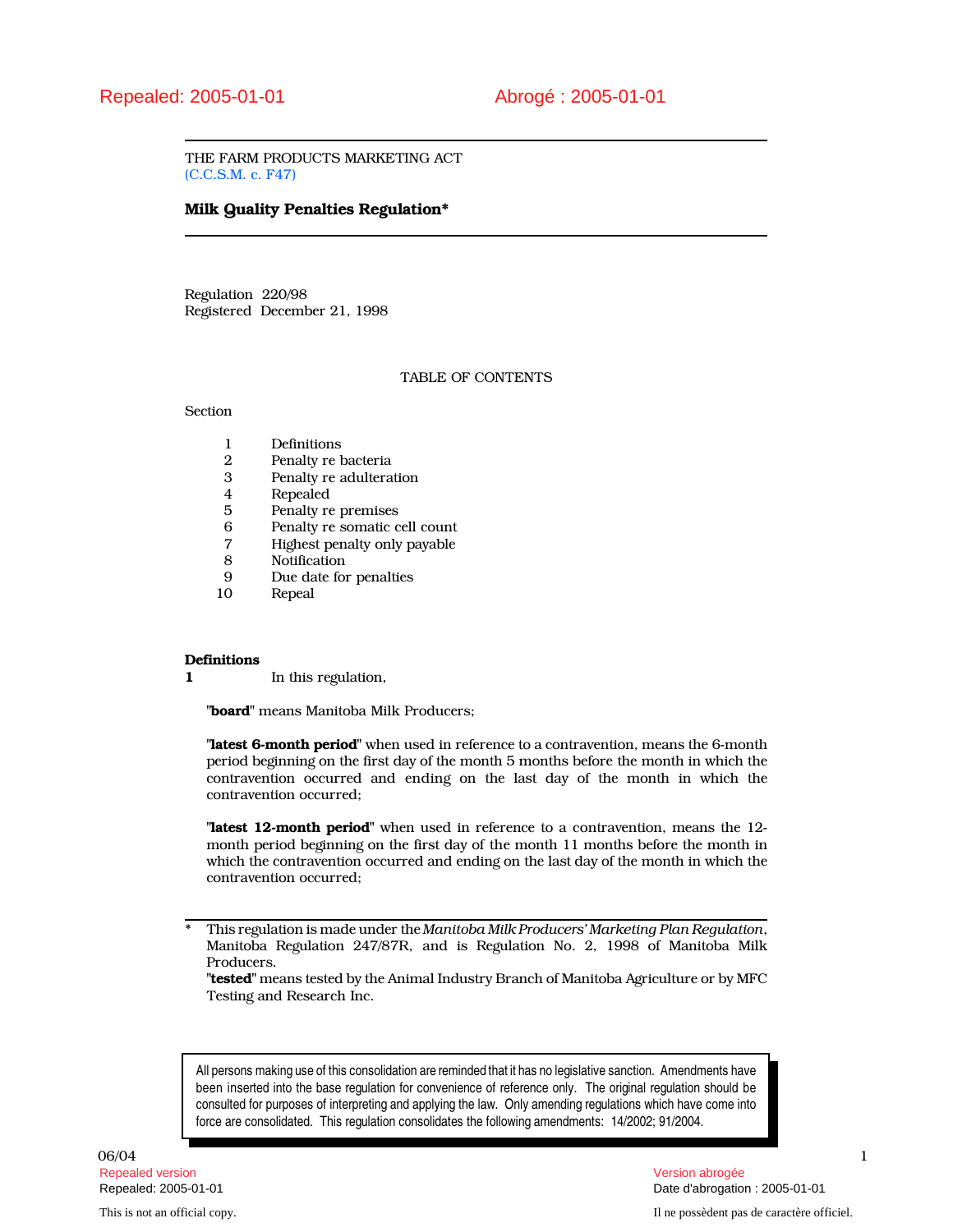# Penalty re bacteria

 $2(1)$  In this section, "**contravention**" means,

(a) for marketing that takes place before August 1, 1999, the marketing of milk that is tested and found to have a bacteria count of 75,000 or more per millilitre;

(b) for marketing that takes place on or after August 1, 1999, the marketing of milk that is tested and found to have a bacteria count of 50,000 or more per millilitre.

2(2) A producer who commits a contravention under this section is to receive a warning from the board for the first two contraventions in the latest 6-month period.

2(3) Subject to subsection 7(2), a producer who commits more than two contraventions in the latest 6-month period shall pay a penalty with respect to all milk marketed by the producer in the month in which the contravention occurs of

(a) \$1.00 per hectolitre if the contravention is the producer's third contravention in the latest 6-month period;

(b) \$3.00 per hectolitre if the contravention is the producer's fourth contravention in the latest 6-month period;

(c) \$5.00 per hectolitre if the contravention is the producer's fifth contravention in the latest 6-month period; and

(d) \$7.00 per hectolitre if the contravention is the producer's sixth contravention in the latest 6-month period.

2(4) Subject to subsection 7(2), where a producer is liable to pay a penalty under clause (3)(d), milk pickups from that producer shall, unless the board is satisfied that adequate measures are being taken to avoid any further contraventions, be suspended until two consecutive milk samples taken at least six days apart are tested and found to have a bacteria count which would not constitute a contravention.

# Penalty re adulteration

**3(1)** In this section, "**contravention**" means the marketing of milk that is tested and found to have a freezing point of  $-0.507^{\circ}$  C or higher.

3(2) A producer who commits a contravention under this section is to receive a warning from the board for the first two contraventions in the latest 6-month period.

3(3) Subject to subsection 7(2), a producer who commits more than two contraventions in the latest 6-month period shall pay a penalty with respect to all milk marketed by the producer in the month in which the contravention occurs of

(a) \$1.00 per hectolitre if the contravention is the producer's third contravention in the latest 6-month period;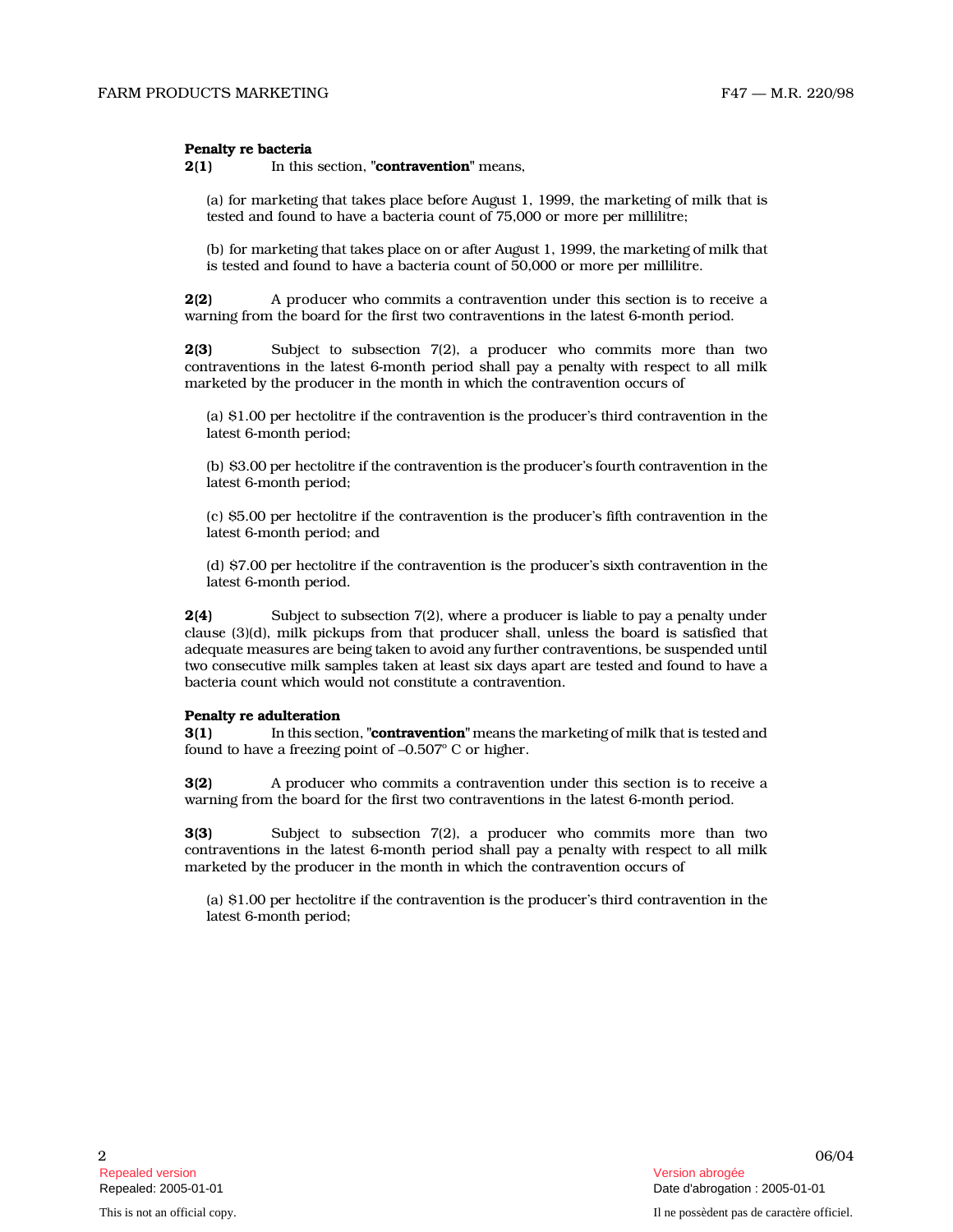(b) \$3.00 per hectolitre if the contravention is the producer's fourth contravention in the latest 6-month period;

(c) \$5.00 per hectolitre if the contravention is the producer's fifth contravention in the latest 6-month period; and

(d) \$7.00 per hectolitre if the contravention is the producer's sixth contravention in the latest 6-month period.

3(4) Subject to subsection 7(2), where a producer is liable to pay a penalty under clause (3)(d), milk pickups from that producer shall, unless the board is satisfied that adequate measures are being taken to avoid any further contraventions, be suspended until two consecutive milk samples taken at least six days apart are tested and found to have a freezing point of less than  $-0.507^{\circ}$  C.

4 Repealed.

M.R. 14/2002

## Penalty re premises

5(1) In this section, "**contravention**" means the marketing of milk that has been

(a) produced in premises that do not comply with The Dairy Act or regulations made under it; or

(b) handled with equipment that does not comply with The Dairy Act or regulations made under it.

5(2) Repealed.

M.R. 91/2004

5(3) Subject to subsection 7(2), a producer who commits a contravention in the latest 6-month period shall pay a penalty with respect to all milk marketed by the producer in the month in which the contravention occurs of

(a) \$1.00 per hectolitre if the contravention is the producer's first contravention in the latest 6-month period;

(b) \$3.00 per hectolitre if the contravention is the producer's second contravention in the latest 6-month period;

(c) \$5.00 per hectolitre if the contravention is the producer's third contravention in the latest 6-month period; and

(d) \$7.00 per hectolitre if the contravention is the producer's fourth contravention in the latest 6-month period.

M.R. 91/2004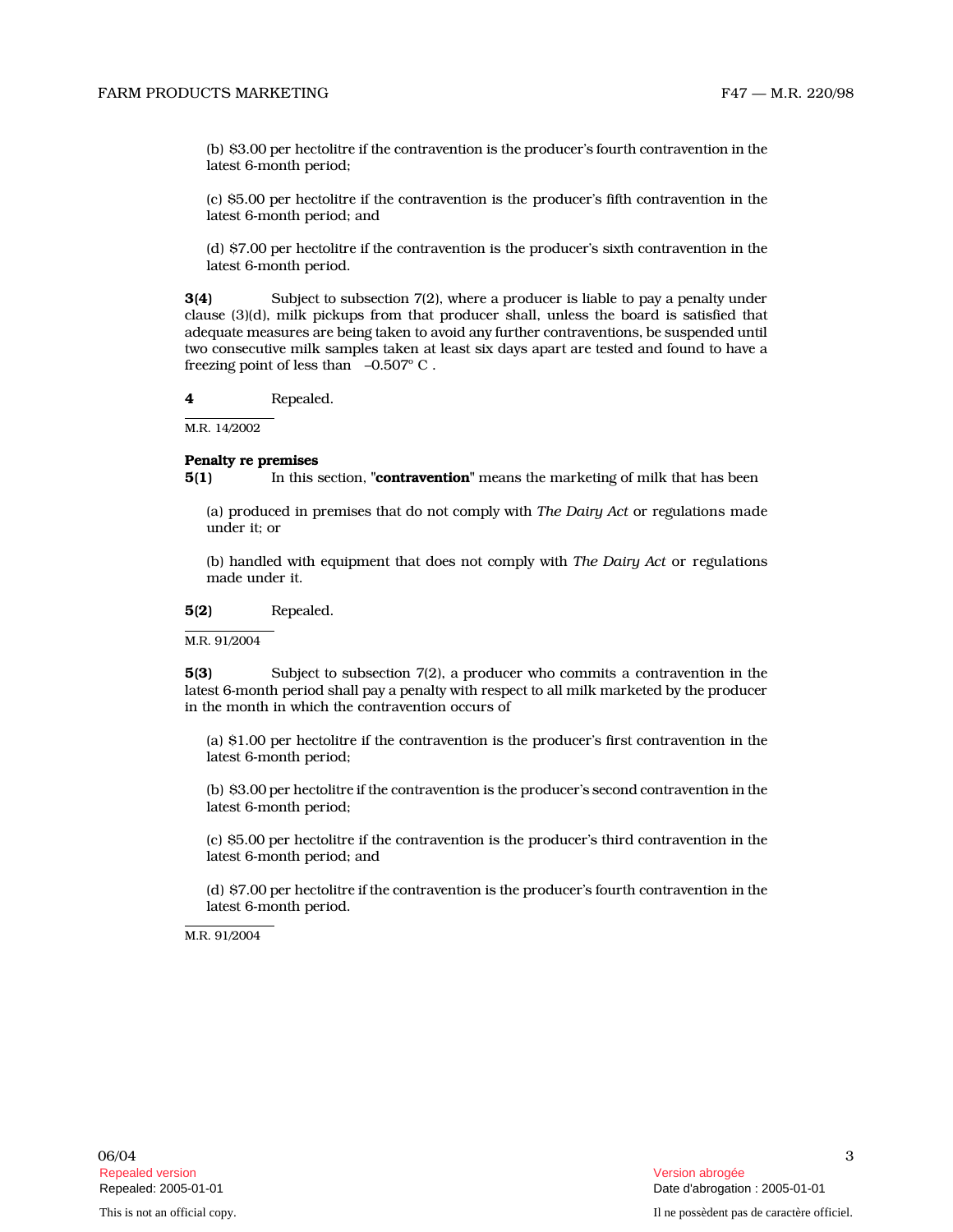5(4) Subject to subsection 7(2), where a producer is liable to pay a penalty under clause (3)(d), milk pickups from that producer shall be suspended until the producer's premises or equipment are inspected by a dairy inspector appointed under The Dairy Act and found to comply with The Dairy Act and regulations made under it.

M.R. 91/2004

# Penalty re somatic cell count

6(1) In this section "**contravention**" means the marketing of milk that is tested and found to have a somatic cell count of 500,000 or more per millilitre.

6(2) A producer who commits a contravention under this section is to receive a warning from the board for the first two contraventions in the latest 6-month period.

6(3) Subject to subsection 7(2), a producer who commits more than two contraventions in the latest 6-month period shall pay a penalty with respect to all milk marketed by the producer in the month in which the contravention occurs of

(a) \$1.00 per hectolitre if the contravention is the producer's third contravention in the latest 6-month period;

(b) \$3.00 per hectolitre if the contravention is the producer's fourth contravention in the latest 6-month period;

(c) \$5.00 per hectolitre if the contravention is the producer's fifth contravention in the latest 6-month period; and

(d) \$7.00 per hectolitre if the contravention is the producer's sixth contravention in the latest 6-month period.

6(4) Subject to subsection 7(2), where a producer is liable to pay a penalty under clause (3)(d), milk pickups from that producer shall, unless the board is satisfied that adequate measures are being taken to avoid any further contraventions, be suspended until two consecutive milk samples taken at least six days apart are tested and found to have a somatic cell count of less than 500,000 per millilitre

# Highest penalty only payable

7(1) Subject to subsection 7(2), where a producer in a month commits more than one contravention under a section of this regulation, the producer shall pay only one penalty for the month under that section based on the last contravention in the month.

7(2) Except with respect to penalties under section 4, the board may waive or reduce a penalty under this regulation if it is satisfied that it is appropriate to do so, considering any factors the board reasonably considers relevant including the following:

- (a) public interest in a good quality milk supply;
- (b) reasonable requirements of manufacturers and processors;
- (c) effects of the contravention on other milk producers;